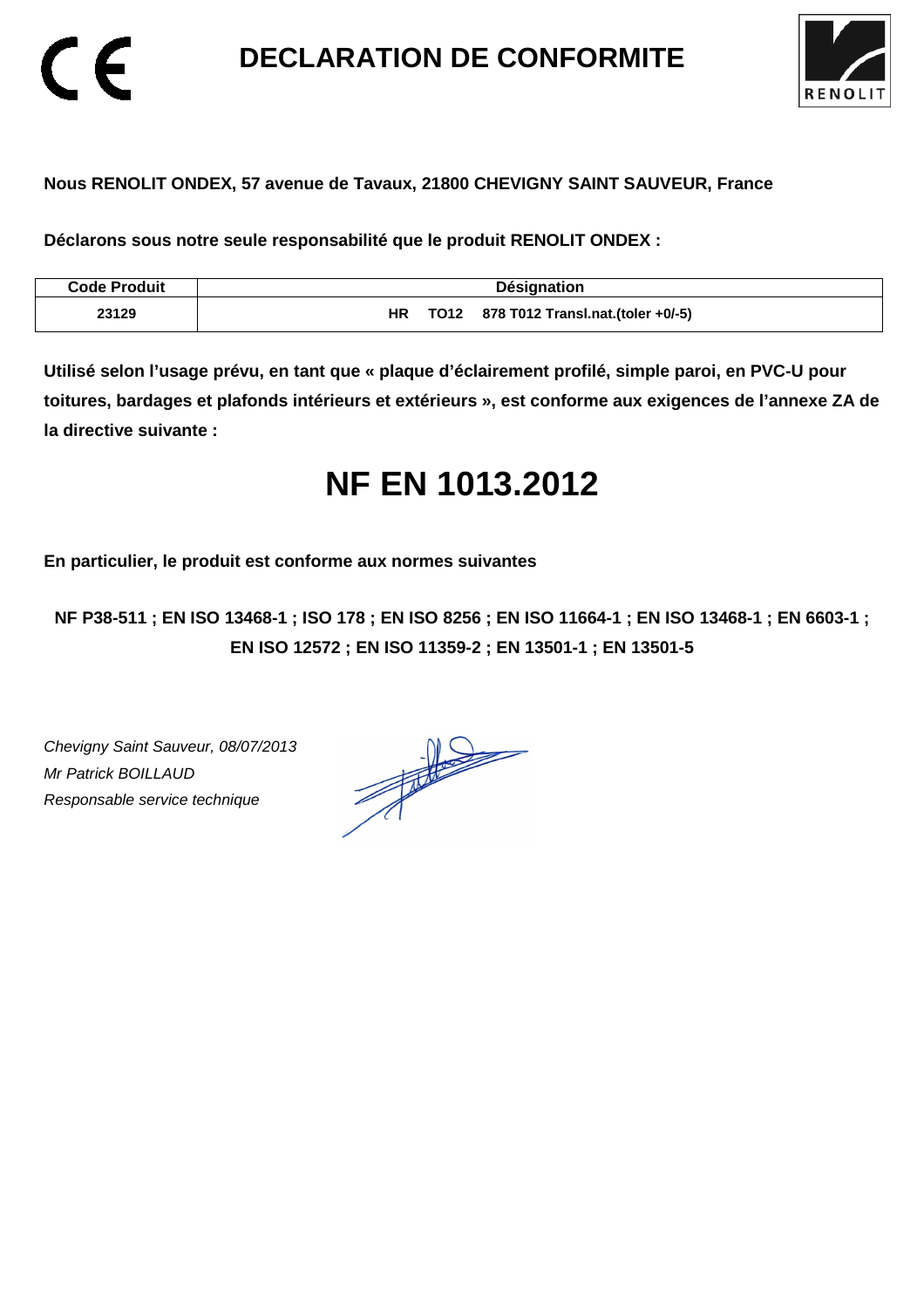

#### -**1. CODE D'IDENTIFICATION UNIQUE DU PRODUIT : 23129**

#### **2. DESIGNATION DU PRODUIT : HR TO12 878 T012 Transl.nat.(toler +0/-5)**

| <b>Couleur</b>         | Pas d'ondulation<br>et profondeur | Largeur utile | <b>Epaisseur nominale</b> | Type de matériau         | Masse nominale |
|------------------------|-----------------------------------|---------------|---------------------------|--------------------------|----------------|
| Translucide<br>naturel | TO 12 - 76/18                     | 760 mm        | $1.10 \text{ mm}$         | <b>PVC NP Bi-orienté</b> | 1.75 kg/ $m2$  |

- **3. USAGE PREVU DU PRODUIT : Plaque d'éclairement profilée, simple paroi, en PVC-U pour toitures, bardages et plafonds intérieurs et extérieurs**
- **4. FABRICANT ET COORDONNEES : RENOLIT ONDEX 57 Avenue de Tavaux 21800 Chevigny-Saint-Sauveur France - Tel : +33 (0) 3 80 46 80 01**
- **5. MANDATAIRE DU FABRICANT :** Non concerné
- **6. SYSTEME D'EVALUATION ET DE VERIFICATION DE LA CONSTANTE DES PERFORMANCES DU PRODUIT :** Système 3
- **7. PRODUIT COUVERT PAR UNE NORME HAMRONISEE :** EN 1013 : 2012
- **8. EVALUATION TECHNIQUE EUROPEENNE :** Non concerné
- **9. PERFORMANCES DECLAREES selon les Spécifications Techniques Harmonisées EN 1013 :**

| Caractéristiques essentielles                                                                      | <b>Performances</b>                      |
|----------------------------------------------------------------------------------------------------|------------------------------------------|
| Tolérance Dimensionnelle                                                                           | Conforme                                 |
| Perméabilité à l'eau/à l'air                                                                       | Conforme                                 |
| Facteur de transmission lumineuse (NF P38-511)                                                     | 54%                                      |
| Résistance Mécanique / fléchissement de la plaque                                                  | <b>PND</b>                               |
| Résistance en flexion (ISO 178)                                                                    | <b>101 MPA</b>                           |
| Module d'élasticité en flexion (ISO 178) E                                                         | 4000 MPA                                 |
| Coefficient de rigidité E.t <sup>3</sup>                                                           | 6.9 N.m                                  |
| Résistance au choc traction (EN ISO 8256)                                                          | 1500 $kJ/m2$                             |
| Variation de l'indice de jaunissement après vieillissement artificiel(EN ISO 11664-1)              | $-15(40)$                                |
| Variation du facteur de transmission lumineuse après vieillissement artificiel<br>(EN ISO 13468-1) | 2% (A0)                                  |
| Variation de la résistance en flexion/traction après vieillissement artificiel<br>(EN ISO 8256)    | ≤10% (A0)                                |
| Résistance choc d'un corps dur de faibles dimensions (EN 6603-1)                                   | Conforme                                 |
| Résistance choc d'un corps mou grandes dimensions (XP 38-506-1999) Test 1200J                      | Conforme                                 |
| Perméabilité à la vapeur d'eau (EN ISO 12572)                                                      | $0.8 \times 10^{-5}$ mg/(m-h-Pa)         |
| Dilatation thermique linéique (EN ISO 11359-2)                                                     | 67 x 10 <sup>-6</sup> (K <sup>-1</sup> ) |
| Réaction feu (EN 13501-1)                                                                          | B s1 d0                                  |
| Performance feu extérieur (EN 13501-5)                                                             | Ftoit (non testé)                        |
| Emission de substances dangereuses                                                                 | <b>PND</b>                               |
| Résistance aux fixations                                                                           | Avis Technique 5/09-2031                 |

#### **10. Les performances du produit identifié aux points 1 et 2 sont conformes aux performances déclarées indiquées au point 9. La présente déclaration des performances est établie pour la seule responsabilité du fabricant identifié au point 4.**

Signé pour le fabricant et en son nom par Patrick BOILLAUD – Responsable Service Technique<br>Chevigny-Saint-Sauveur, le 08 Juillet 2013<br> **Chevigny-Saint-Sauveur, le 08 Juillet 2013 Chevigny-Saint-Sauveur, le 08 Juillet 2013**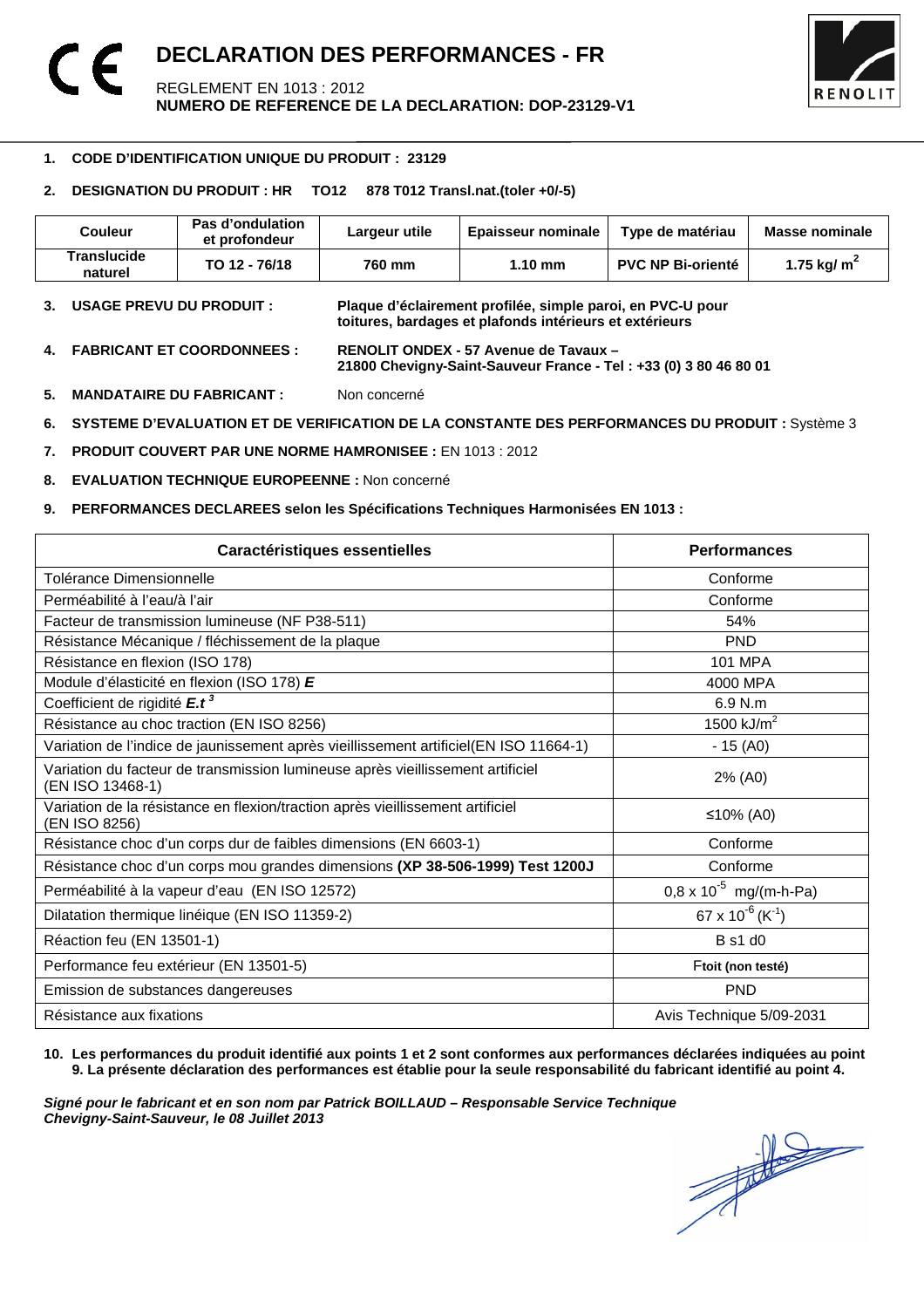## **KONFORMITATSERKLARUNG**



### **Wir RENOLIT ONDEX, 57 avenue de Tavaux, 21800 CHEVIGNY SAINT SAUVEUR, France**

**Erklären unter unserer alleinigen Verantwortung, dass das mit dem RENOLIT ONDEX Produkt:** 

| <b>Produktnummer</b> | <b>Benzeichnung</b>                           |
|----------------------|-----------------------------------------------|
| 23129                | TO12 878 T012 Transl.nat.(toler +0/-5)<br>HR. |

**den grundlegenden Anforderungen der folgenden Richtlinien entspricht, wenn es nach den Anweisungen des Herstellers bestimmungsgemäss verwendet wird: "Lichtdurchlässige, einschalige, profilierte Platten aus PVC-U für Innen- und Außenanwendungen an Dächern, Wänden und Decken" in Anhang ZA:** 

# **NF EN 1013.2012**

**Insbesondere entspricht es den folgenden Normen** 

**NF P38-511 ; EN ISO 13468-1 ; ISO 178 ; EN ISO 8256 ; EN ISO 11664-1 ; EN ISO 13468-1 ; EN 6603-1 ; EN ISO 12572 ; EN ISO 11359-2 ; EN 13501-1 ; EN 13501-5**

Chevigny Saint Sauveur, 08/07/2013 Mr Patrick BOILLAUD Leiter der technischen Abteilung

 $\epsilon$ 

 $\frac{1}{\sqrt{2}}$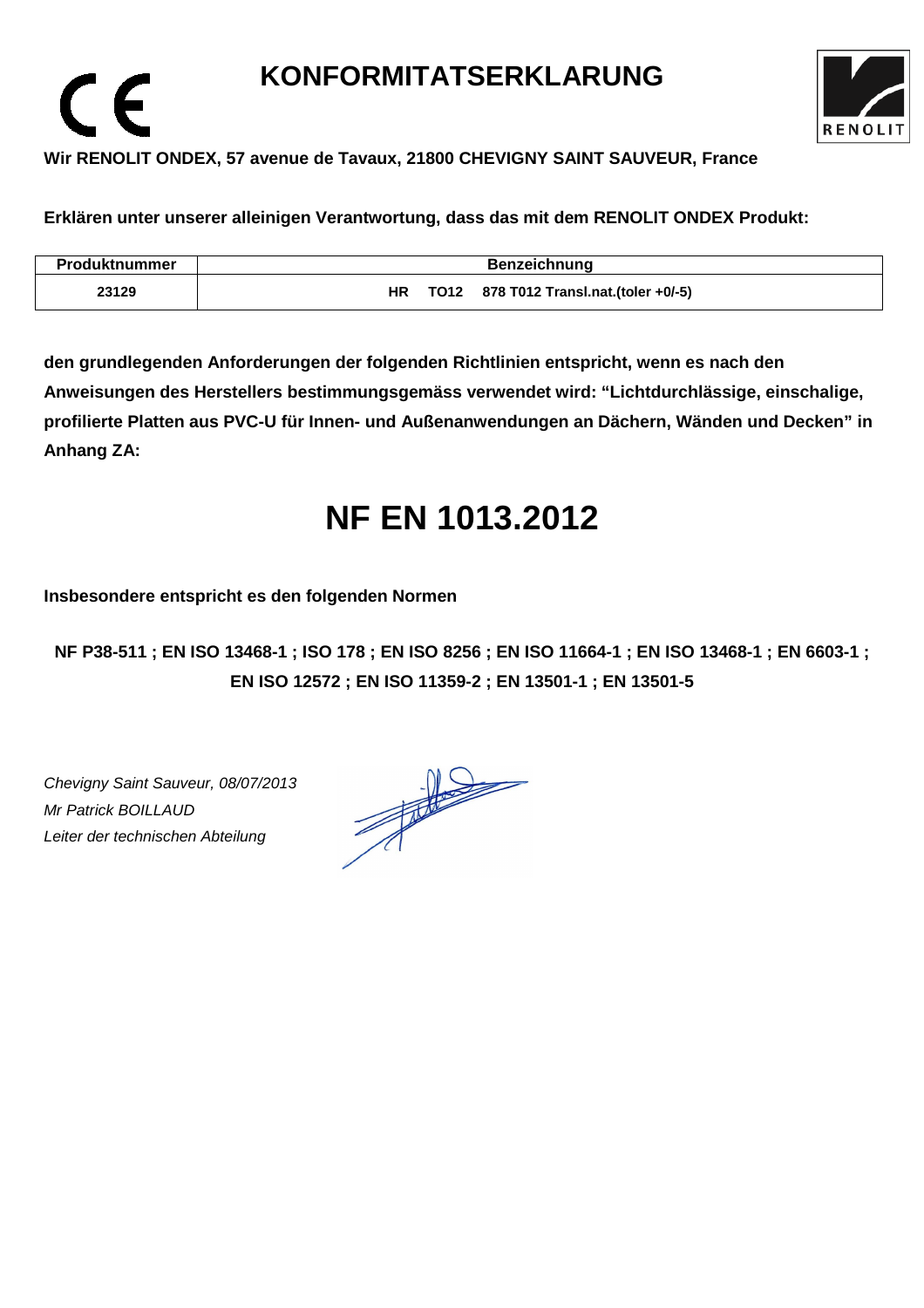### **LEISTUNGSERKLÄRUNG - DE**  NORM EN 1013 : 2012 **REFERENZNUMMER DER EKLÄRUNG: DOP-23129-V1**



#### **1. EINZIGER IDENTIFIKATIONSCODE DES PRODUKTES: 23129**

#### **2. PRODUKTBEZEICHNUNG: HR TO12 878 T012 Transl.nat.(toler +0/-5)**

| Farbe                | Rippenbreite der Wellung<br>und Profilhöhe | <b>Baubreite</b> | Dicke (mm) | <b>Materialtyp</b>                                | Nenn-<br><b>Flächengewicht</b> |
|----------------------|--------------------------------------------|------------------|------------|---------------------------------------------------|--------------------------------|
| transparent<br>natur | TO 12 - 76/18                              | 760 mm           | $1.10$ mm  | biaxial gerecktes<br>Hart-PVC ohne<br>Weichmacher | 1.75 kg/ $m2$                  |

**3. VORGESEHENE VEWENDUNGSZWECKE: Lichtdurchlässige, einschalige, profilierte Platten aus PVC-U**  für Innen- und Außenanwendungen an Dächern, Wänden und Decken

**4. HERSTELLER UND ANSCHFRIFT: RENOLIT ONDEX - 57 Avenue de Tavaux - 21800 Chevigny-Saint-Sauveur Frankreich - Tel : +33 3 80 46 80 01** 

- **5. BEVOLLMÄCHTIGTER DES HERSTELLERS:** Nicht zutreffend
- **6. SYSTEM ZUR BEWERTUNG UND ÜBERPRÜFUNG DER LEISTUNGSBESTÄNDIGKEIT:** System 3
- **7. FÜR DIESES PRODUKT GILT DIE HARMONISIERTE NORM:** EN 1013 : 2012
- **8. EUROPÄISCHE TECHNISCHE BEWERTUNG:** Nicht zutreffend
- **9. ERKLÄRTE LEISTUNGEN gemäß harmonisierten technischen Spezifikation EN 1013:**

| <b>Wesentliche Eigenschaften</b>                                                                    | Leistungen                             |  |
|-----------------------------------------------------------------------------------------------------|----------------------------------------|--|
| Maßtoleranzen                                                                                       | <b>Bestanden</b>                       |  |
| Wasser-/Luftdurchlässigkeit                                                                         | <b>Bestanden</b>                       |  |
| Lichttransmissionsgrad (NF P38-511)                                                                 | 54%                                    |  |
| Biege-/Zugfestigkeit (EN ISO 178)                                                                   | <b>PND</b>                             |  |
| Biegespannung (ISO 178)                                                                             | <b>101 MPA</b>                         |  |
| Biege-Elastizitätsmodul (ISO 178) E                                                                 | 4000 MPA                               |  |
| Steifheitsfaktor E.t <sup>3</sup>                                                                   | 6.9 N.m                                |  |
| Zug- Schlagfestigkeit (EN ISO 8256)                                                                 | 1500 $kJ/m2$                           |  |
| Änderung des Gelbwertes nach der künstlichen Alterung (EN ISO 11664-1 ou<br>EN ISO 11664-2)         | $-15(40)$                              |  |
| Änderung des Lichttransmissionsgrades nach der künstlichen Alterung, (EN<br>ISO 13468-1 ou 13468-2) | 2% (A0)                                |  |
| Änderung der Biege-/Zugfestigkeit nach der künstlichen Alterung, (EN ISO 178)                       | ≤10% (A0)                              |  |
| Schlagbeanspruchung durch kleinen, harten Körper (EN 6603-1)                                        | <b>Bestanden</b>                       |  |
| Schlagbeanspruchung durch großen, weichen Körper                                                    | <b>PND</b>                             |  |
| Wasserdampfdurchlässigkeit (EN ISO 12572)                                                           | $0.8 \times 10^{-5}$ mg/(m-h-Pa)       |  |
| Lineare thermische Ausdehnung (EN ISO 11359-2)                                                      | $67 \times 10^{-6}$ (K <sup>-1</sup> ) |  |
| Klasse des Brandverhaltens (EN 13501-1)                                                             | <b>B</b> s1 d0                         |  |
| Klasse des Brandverhaltens von außen (EN 13501-5)                                                   | F Dach (nicht getestet)                |  |
| Freisetzung gefährlicher Stoffe                                                                     | <b>PND</b>                             |  |
| Beständigkeit gegenüber Befestigungen                                                               | Zulassung Z 14.4. 1-4                  |  |

#### **10. Die Leistungen des Produktes gemäß den Nummern 1 und 2 entspricht den erklärten Leistungen nach Nummer 9. Verantwortlich für die Erstellung der Leistungserklärung ist allein der Hersteller gemäß Nummer 4.**

**Unterzeichnet für den Hersteller und im Namen des Herstellers durch Patrick BOILLAUD – Leiter der technischen Abteilung Chevigny-Saint-Sauveur, den 08. Juli 2013**

 $\frac{1}{\sqrt{2}}$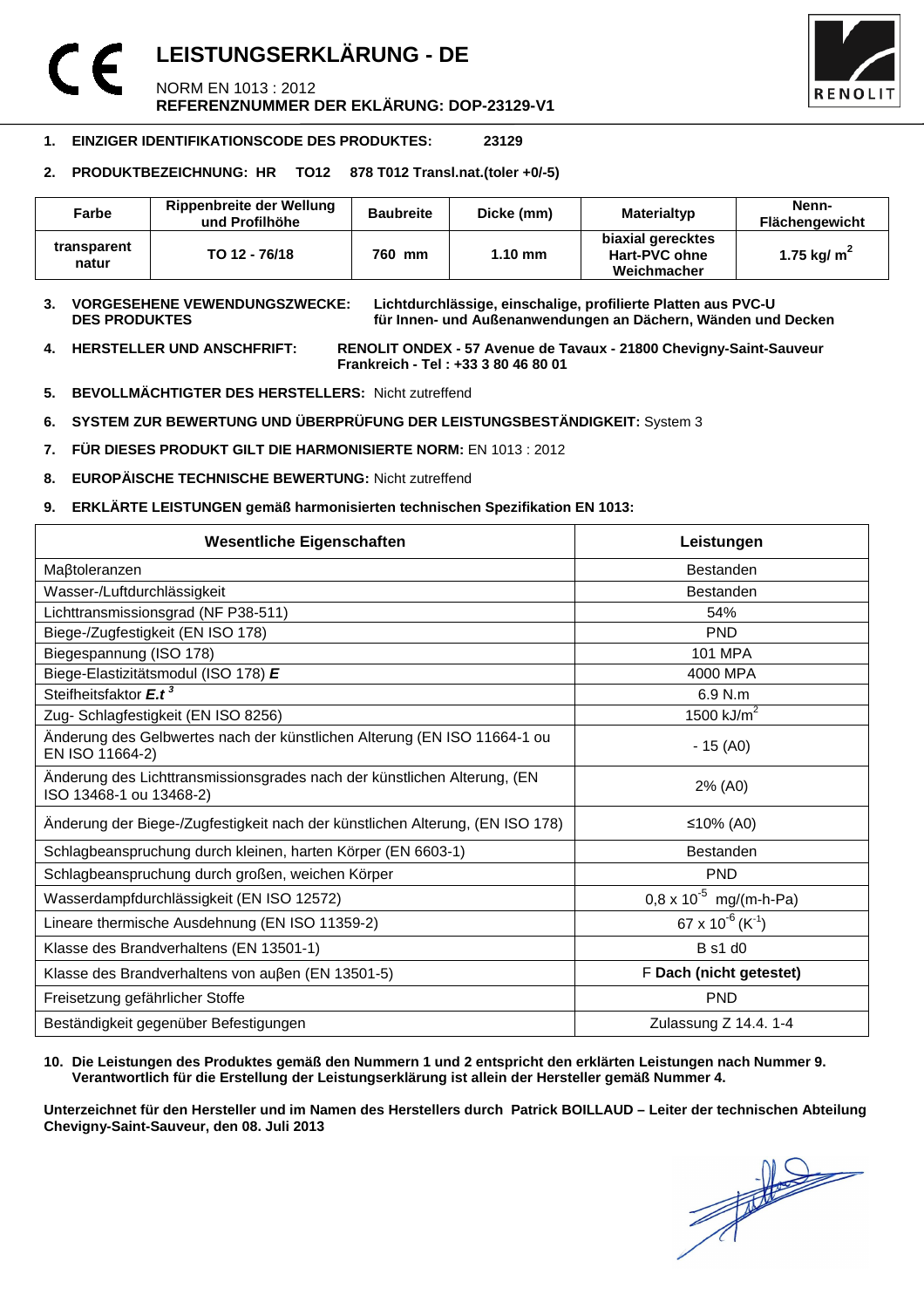### **DECLARATION OF CONFORMITY**



### **We RENOLIT ONDEX, 57 avenue de Tavaux, 21800 CHEVIGNY SAINT SAUVEUR, France**

**Declare under our sole responsability that the RENOLIT ONDEX product:** 

| <b>Product Code</b> | <b>Designation</b>                            |
|---------------------|-----------------------------------------------|
| 23129               | TO12 878 T012 Transl.nat.(toler +0/-5)<br>HR. |

**When used according to its instruction as, "light transmitting single skin profiled PVC-U sheet for internal and external roofs, walls and ceilings", complies with the essential requirements of the following directive in ZA Annex:** 

# **NF EN 1013.2012**

**In particular it complies with the following standards** 

**NF P38-511 ; EN ISO 13468-1 ; ISO 178 ; EN ISO 8256 ; EN ISO 11664-1 ; EN ISO 13468-1 ; EN 6603-1 ; EN ISO 12572 ; EN ISO 11359-2 ; EN 13501-1 ; EN 13501-5**

Chevigny Saint Sauveur, 08/07/2013 Mr Patrick BOILLAUD Technical services manager

CE

 $\frac{1}{\sqrt{2}}$